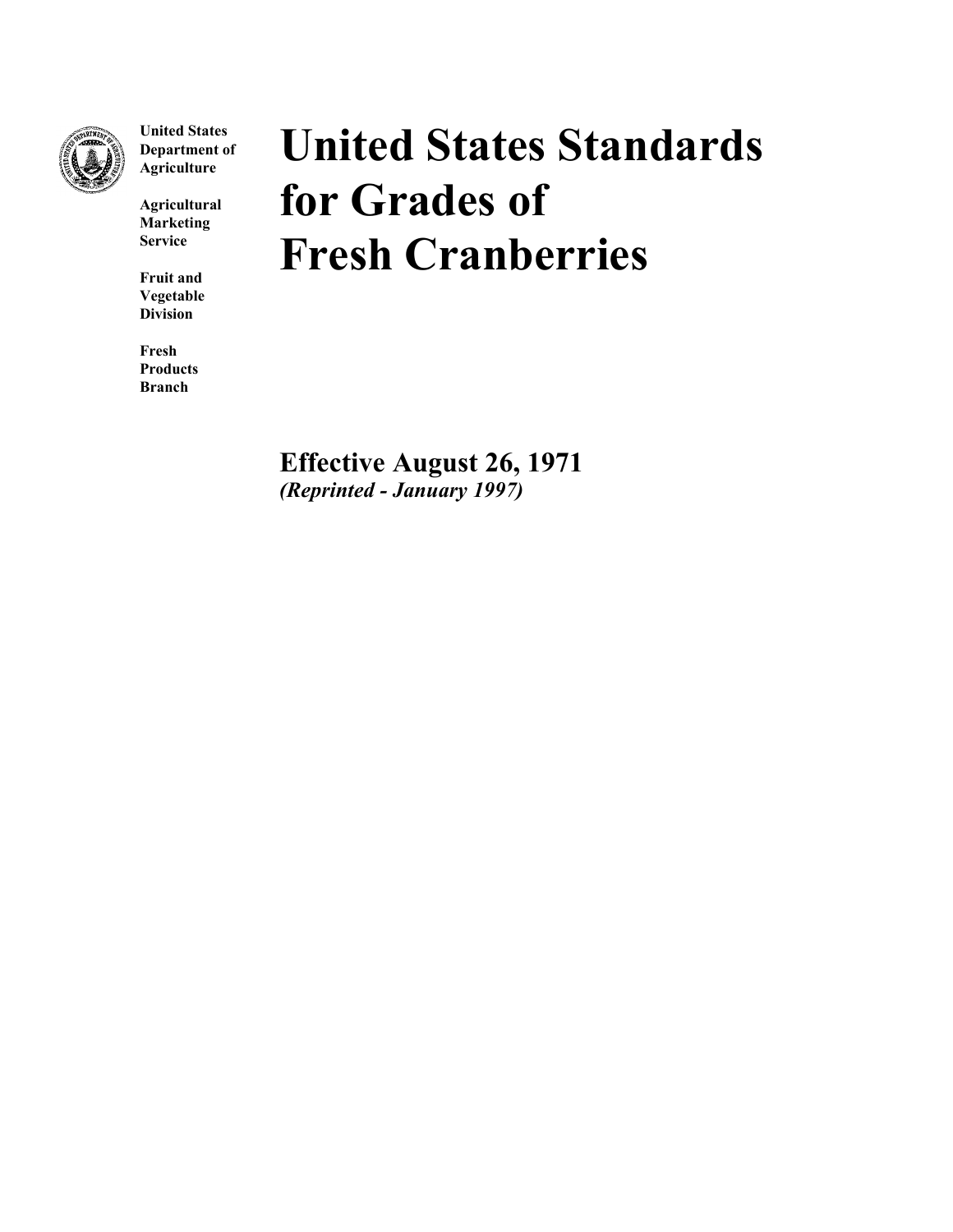# **United States Standards for Grades of Fresh Cranberries <sup>1</sup>**

#### **General**

51.2775 General.

#### **Grades**

51.2776 U.S. No. 1.

## **Definitions**

51.2777 Similar varietal characteristics.

- 51.2778 Clean.
- 51.2779 Mature.
- 51.2780 Damage.
- 51.2781 Fairly well colored.
- 51.2782 Fairly uniform in color.
- 51.2783 Diameter.

#### **Metric Conversion Table**

51.2784 Metric conversion table.

#### **General**

#### **§51.2775 General.**

(a) These standards apply only to the commonly cultivated cranberry (Vaccinium macrocarpon).

(b) Compliance with these standards is determined by analyzing samples of 100 berries each drawn at random from individual containers representative of the lot. The tolerances for off-size and defective berries apply to the lot and there is no restriction on the percentage that may occur in individual samples or containers: **Provided,** That the averages for the entire lot are within the tolerances specified for the grade.

#### **Grades**

#### **§51.2776 U.S. No. 1.**

"U.S. No. 1" consists of cranberries which meet the following requirements:

- (a) Basic requirements:
- (1) One variety or similar varietal characteristics;
- (2) Clean;
- (3) Mature;
- (4) Firm; and,
- (5) Not soft or decayed.
- (b) Free from damage caused by:
- (1) Moisture;
- (2) Bruises;
- (3) Freezing;

<sup>&</sup>lt;sup>1</sup>Compliance with the provisions of these standards shall not excuse failure to comply with the provisions of the Federal Food, Drug and Cosmetic Act, or with applicable State laws and regulations.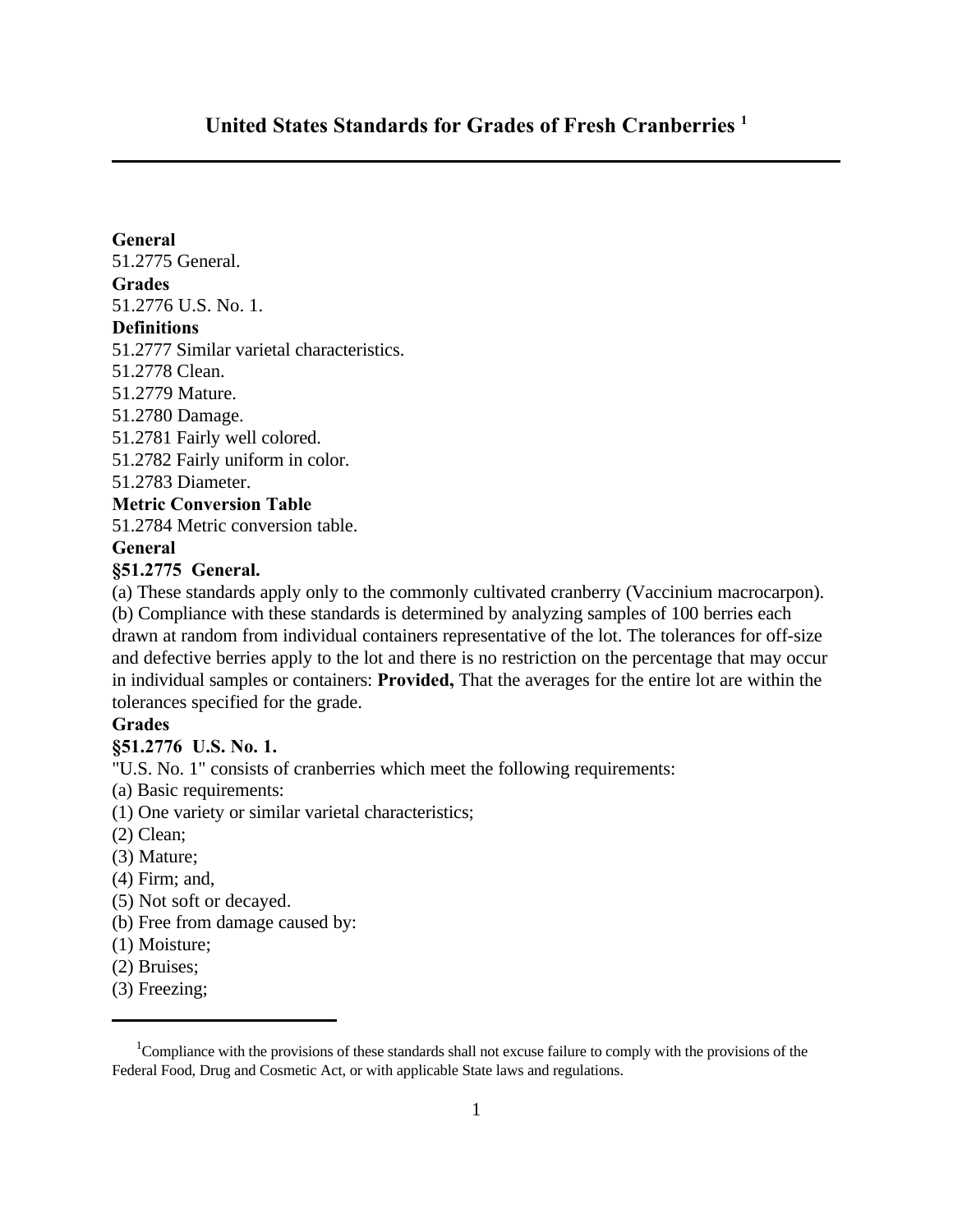(4) Smothering;

- (5) Scarring;
- (6) Sunscald;
- (7) Foreign material;

(8) Disease;

(9) Insects; or,

(10) Mechanical or other means.

(c) Color: Individual cranberries shall be at least fairly well colored, and the cranberries in the container shall be fairly uniform in color.

(d) Size: Unless otherwise specified, the diameter of each cranberry shall be not less than thirteen thirty-seconds of an inch.

(e) Tolerances: In order to allow for variations incident to proper grading and handling in this grade, the following tolerances, by count, in any lot are provided:

(1) 3 percent for cranberries which fail to meet the size requirements;

(2) 5 percent for cranberries which fail to meet the remaining requirements of the grade, but not more than three-fifths of this amount, or 3 percent, shall be allowed for cranberries which are soft or decayed at shipping point: **Provided,** That an additional tolerance of 2 percent, or a total of not more than 5 percent, shall be allowed for soft or decayed berries en route or at destination; and,

(3) 5 percent for containers in which the cranberries fail to meet the requirements of fairly uniform in color.

# **Definitions**

# **§51.2777 Similar varietal characteristics.**

"Similar varietal characteristics" means that the cranberries in the container are similar in color and shape.

## **§51.2778 Clean.**

"Clean" means that the cranberries are practically free from dirt, dust, spray residue, or other foreign material.

## **§51.2779 Mature.**

"Mature" means that the cranberry has reached the stage of development which will insure the proper completion of the ripening process. Cranberries which show more than a slight amount of green color shall be considered immature.

# **§51.2780 Damage.**

"Damage" means any specific defect described in this section; or any equally objectionable variation of any one of these defects, any other defect, or any combination of defects, which materially detracts from the appearance, or the edible or marketing quality of the individual cranberry or the general appearance of the cranberries in the container. The following specific defects shall be considered as damage:

(a) Moisture when the cranberries in the container are wet from the juice from crushed, leaking, or decayed berries. Cranberries which are moist from condensation or which have been cleaned by water shall not be considered damaged by moisture;

(b) Bruises when the affected area is soft and watery beneath the skin;

(c) Scarring which detracts from the appearance of the individual cranberry to a greater extent